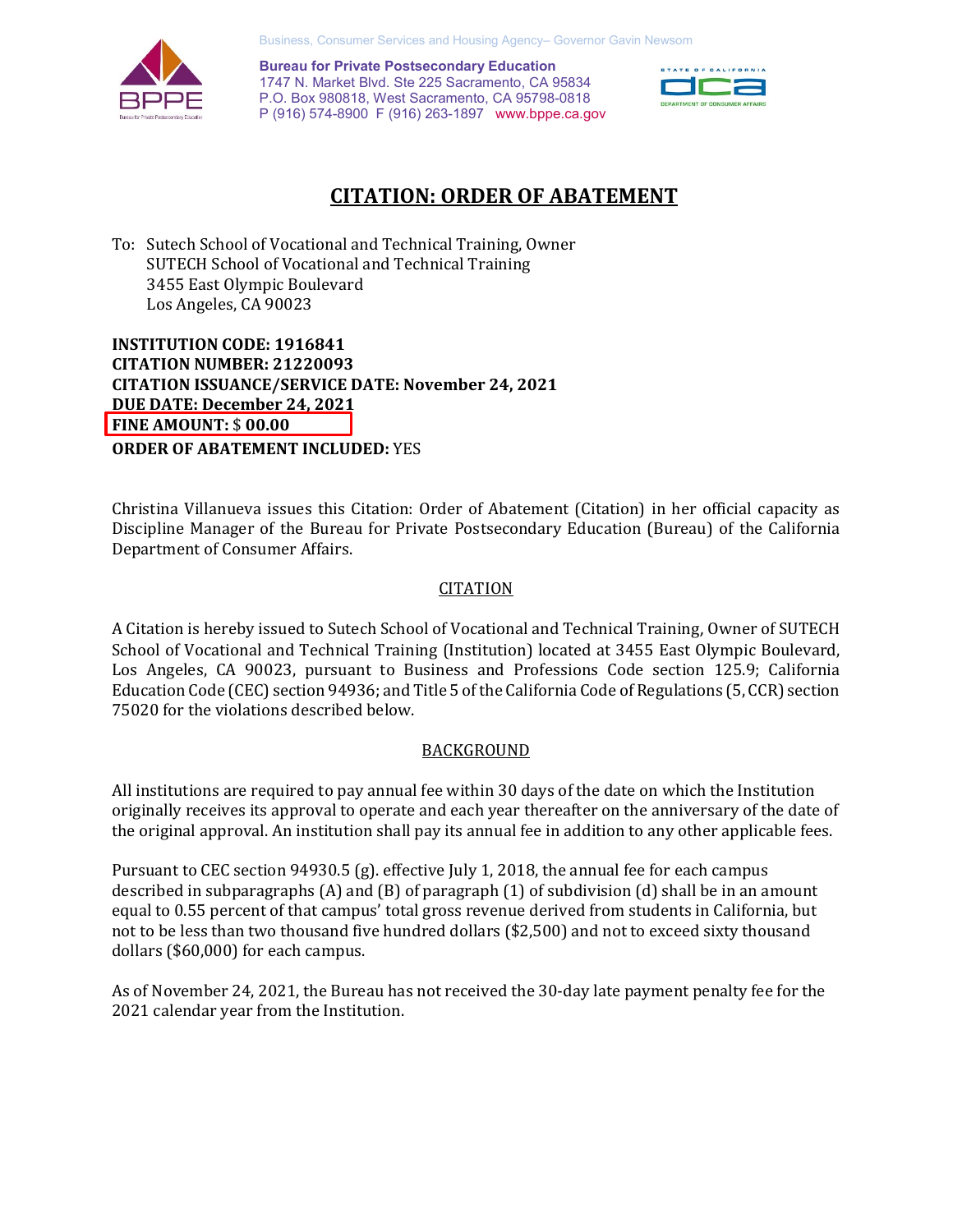## VIOLATION

| #  | Below you will find the California Education Code (CEC) and/or Title 5 of the California Code of                     |
|----|----------------------------------------------------------------------------------------------------------------------|
|    | Regulations (5, CCR code) section(s) of law you are charged with violating.                                          |
| 1. | <b>Violation:</b>                                                                                                    |
|    | 5, CCR Section 74006(a) and (b) - Annual Fee                                                                         |
|    | "(a) An institution's annual fee is due within 30 days of the date on which the institution originally               |
|    | receives its approval to operate and each year thereafter on the anniversary of the date of the original             |
|    | approval. (b) An institution shall pay its annual fee in addition to any other applicable fees.                      |
|    | CEC Section 94930.5 (g) - Fee Schedule                                                                               |
|    | (g) Notwithstanding subdivision (d), effective July 1, 2018, the annual fee for each campus described in             |
|    | subparagraphs (A) and (B) of paragraph (1) of subdivision (d) shall be in an amount equal to 0.55                    |
|    | percent of that campus' total gross revenue derived from students in California, but not to be less than             |
|    | two thousand five hundred dollars (\$2,500) and not to exceed sixty thousand dollars (\$60,000) for                  |
|    | each campus.                                                                                                         |
|    | CEC Section 94931(a) - Late Payment                                                                                  |
|    | "(a) A fee that is not paid on or before the 30 <sup>th</sup> calendar day after the due date for payment of the fee |
|    | shall be subject to a 25 percent late payment penalty fee."                                                          |
|    |                                                                                                                      |
|    | The Institution has failed to pay its 30-day late payment penalty fee for calendar year 2021.                        |
|    |                                                                                                                      |
|    | On March 1, 2021, the Institution was notified, Invoice #900355920, via mail at PO Box 23306, Los                    |
|    | Angeles, CA 90023, stating that the annual fee for calendar year 2021 was due on April 01, 2021.                     |
|    | On May 13, 2021, the Institution was notified, Invoice #900357751, via mail at PO Box 23306, Los                     |
|    | Angeles, CA 90023, stating that the annual fee for calendar year 2021 was due on April 01, 2021.                     |
|    |                                                                                                                      |
|    | On May 14, 2021, the Bureau received payment for the 2021 annual fee in the amount of \$4,620.28.                    |
|    |                                                                                                                      |
|    | As of November 24, 2021, the Bureau has not received the 30-day late payment penalty fee from the<br>Institution.    |
|    |                                                                                                                      |
|    | <b>Order of Abatement:</b>                                                                                           |
|    | The Bureau orders the Institution to pay its 30-day late payment penalty fee for the 2021 Annual                     |
|    | Fee in accordance with 5, CCR Section 74006 and CEC Sections 94930.5 and 94931.                                      |
|    |                                                                                                                      |
|    | <b>Assessment of Fine</b>                                                                                            |
|    | The fine for this violation is \$00.00                                                                               |
|    | <b>TOTAL ADMINISTRATIVE FINE DUE: \$00.00</b>                                                                        |
|    |                                                                                                                      |

# COMPLIANCE WITH ORDER OF ABATEMENT

Page 2 of 4 Citation: Order of Abatement Sutech School of Vocational and Technical Training, Owner of SUTECH School of Vocational and Technical Training Institution Code: 1916841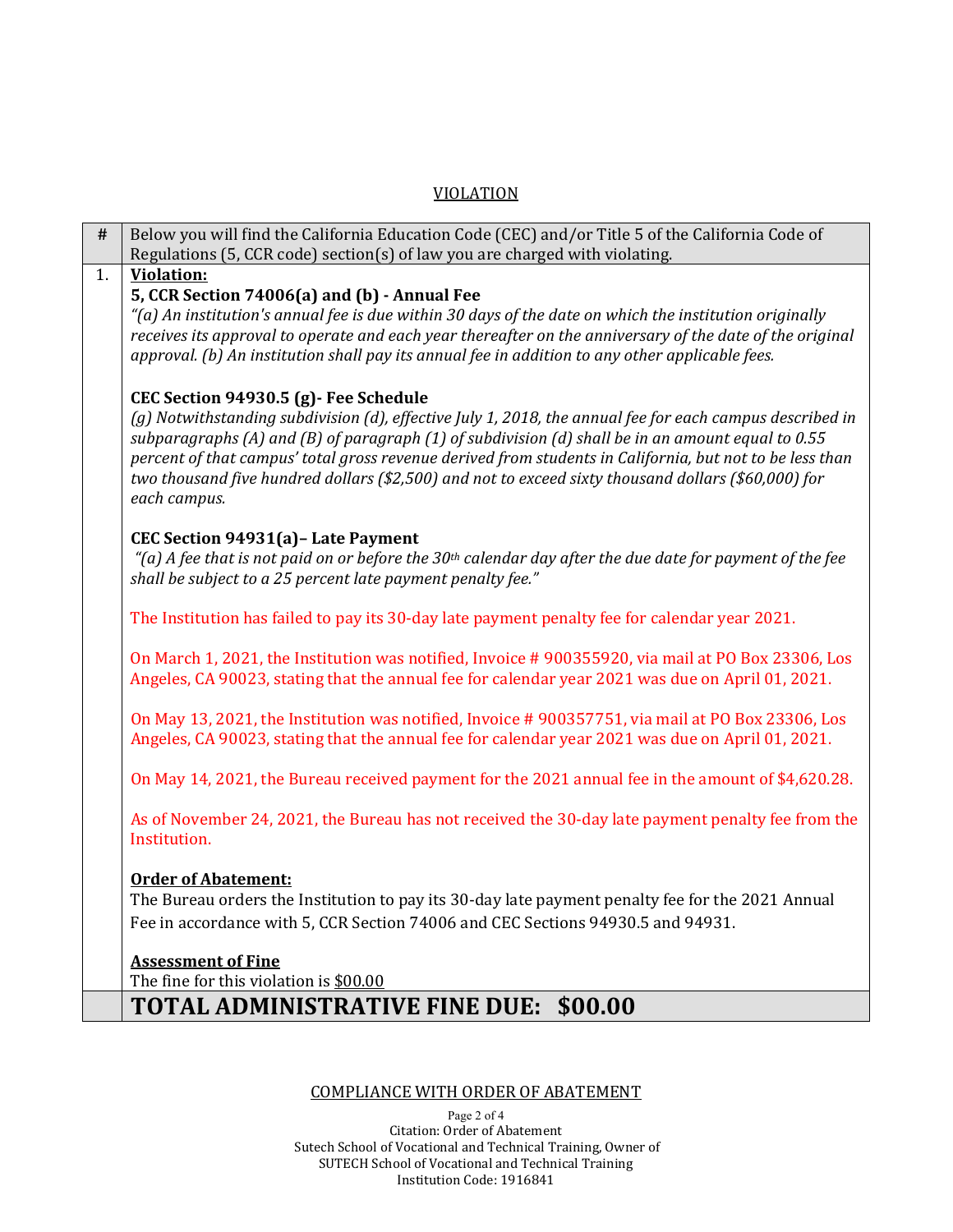In accordance with the provisions of CEC section 94936 and 5, CCR section 75020 the Bureau hereby issues the order(s) of abatement described above. **Evidence of compliance with the order of abatement must be submitted, to the Bureau, within 30 days from the date of service of the Citation.** 

# APPEAL OF CITATION

 You have the right to contest this Citation through an informal conference with the Bureau; and/or through an administrative hearing in accordance with Chapter 5 (Commencing with Section 11500) of Part 1 of Division 3 of Title 2 of the Government Code.

 If you wish to contest this Citation, you must submit the 'Notice of Appeal of Citation – Request for  *hearing within 30 days from the service of the Citation, you will not be able to request one at a later*  Informal Conference **and/or** Administrative Hearing' form (enclosed) within 30 days from the date of service of the Citation. *If you do not request an informal conference and/or an administrative time.* 

 Unless a written request for an informal conference **and/or** an administrative hearing is signed by forfeited your right to appeal this matter. you and delivered to the Bureau by **December 24, 2021**, you will be deemed to have waived or

#### EFFECTIVE DATE OF CITATION

 If you do not request an informal conference and/or an administrative hearing, this Citation shall  become effective on **November 24, 2021.** Evidence of compliance with the order(s) of abatement shall be due by **December 24, 2021.** 

 If a hearing is requested, you will not be required to comply with this Citation until 30 days after a final order is entered against you.

#### **Written request for appeal must be mailed to:**

 Gabriella Perez, Discipline Citation Program Bureau for Private Postsecondary Education 1747 N. Market Blvd., Suite 225 Sacramento, CA 95834

 Failure for an applicant or institution to abate the violation(s) listed above or to pay the administrative fine within the time allowed may result in denial of an application for an approval or renewal to operate; disciplinary action, and/or collection action. The Bureau will promptly take all appropriate action to enforce this Citation and recover the civil penalties prescribed therein or found to be due after a hearing.

### CONTACT INFORMATION

Page 3 of 4 Citation: Order of Abatement Sutech School of Vocational and Technical Training, Owner of SUTECH School of Vocational and Technical Training Institution Code: 1916841